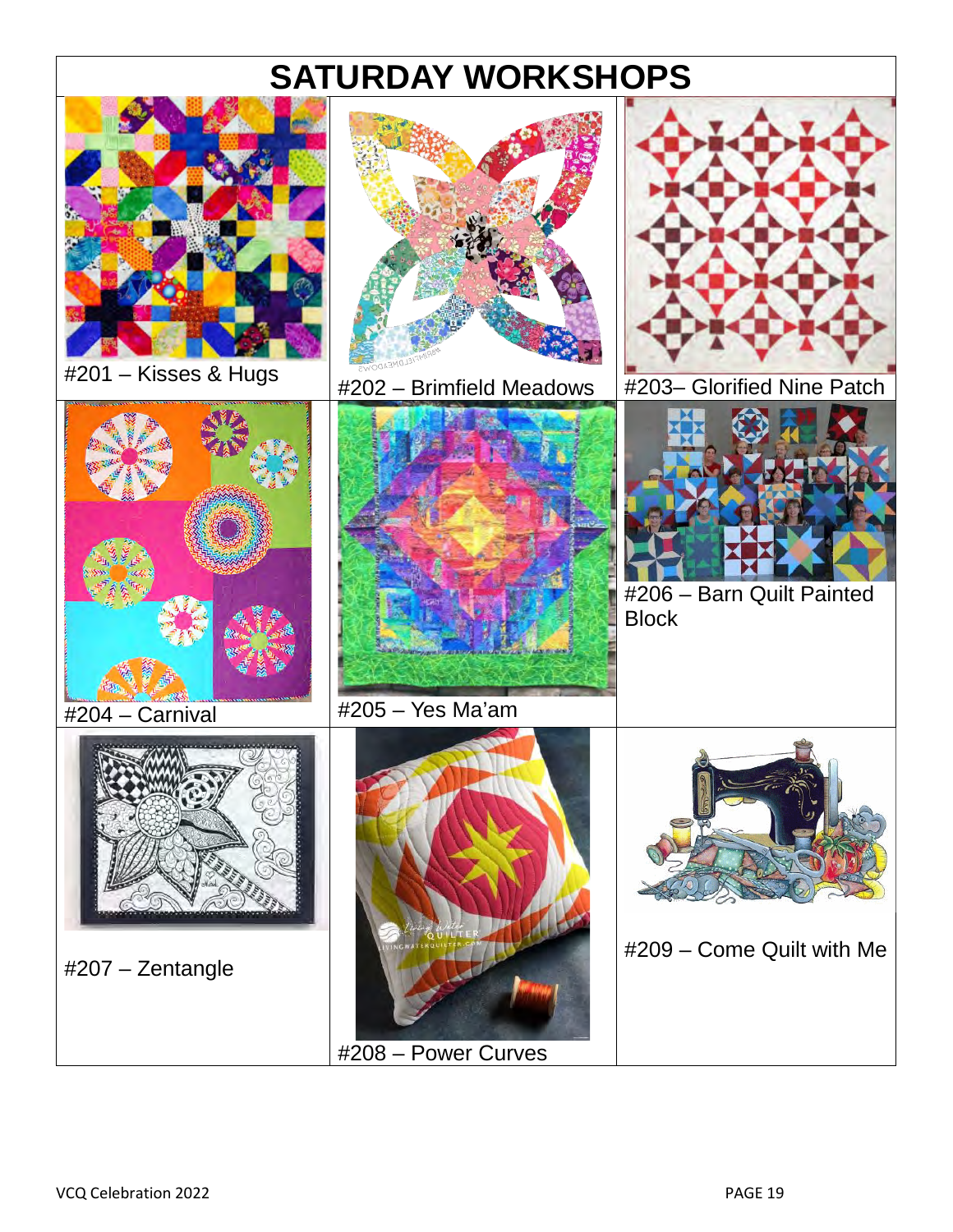## **SATURDAY CLASSES**

## **Workshop #201**

## **Barbara Black – Kisses and Hugs (Japanese X and + Blocks) ALL**

A fun block to make, it looks new and fresh with bright colors. Each block uses 7 different fabrics, use whatever you like, scraps work! The class sample quilt is 45" x 60", a good throw-size or young person's quilt. Each block is 7.5" --you can plan your size to be whatever suits you. This makes a great baby quilt! Learn excellent cutting and sewing skills and you will be amazed how accurate your piecing is, especially where 4 seams meet.

**Fabrics:** Wide variety of fabrics, your choice, bright, repro or whatever you like: light, medium and dark. Scraps work well if you have a lot of them. Bring 14-21 Fat quarters if you don't want to use scraps, include light, medium and dark. Each block takes 7 fabrics, made from 2" strips and 3.5" squares. Pre-cutting some of your fabric in strips of 2" and 3.5" will save class time. NOTE: if you cut strips 4" you will be able to use that strip for all four of the positions, with little waste.

#### **Supply List:**

- Sewing Machine with all required items, power cord, foot control, etc. Bring an extra sewing machine needle, you never know.
- Basic Sewing Kit
- 2 rulers: 6" x 12" is good if working with fat quarters and scraps, longer ruler if using full-size fabrics. You also need a square, 8.5" is great size, smaller if that's what you have.
- Rotary cutter and Mat--18" x 24" if cutting full-size fabrics. IF YOU ARE ONLY USING FAT QUARTERS--you can use an 18" x 12" mat. Also very helpful is a turntable mat OR a small cutting mat, 8" x 10" or even smaller.
- Mechanical pencil for drawing lines on back of fabric
- Thread: I strongly recommend Masterpiece, Aurifil or Quilters Select 60 wt thread, it's fine and strong and will make a difference in your accuracy. Neutral color like gray or tan.

## **Workshop #202**

## **Brimfield Awakenings (Kim Martucci and Nisha Bouri) – Brimfield Meadows ALL**

In this class you will learn how to construct a Meadows Block, using English Paper Piecing. This is a hand stitching method for completing the blocks, which are then machine or hand appliqued onto the background fabric. These blocks are a bit different than your conventional EPP projects, as our papers feature perforation which provides a wide variety of design. Our acrylic templates are specifically designed to accommodate the perforated paper pieces, and therefore it is strongly suggested that you bring a set to use, or that you arrange to share with another classmate. We have listed what you will need to bring to the class.

#### **Required Supplies:**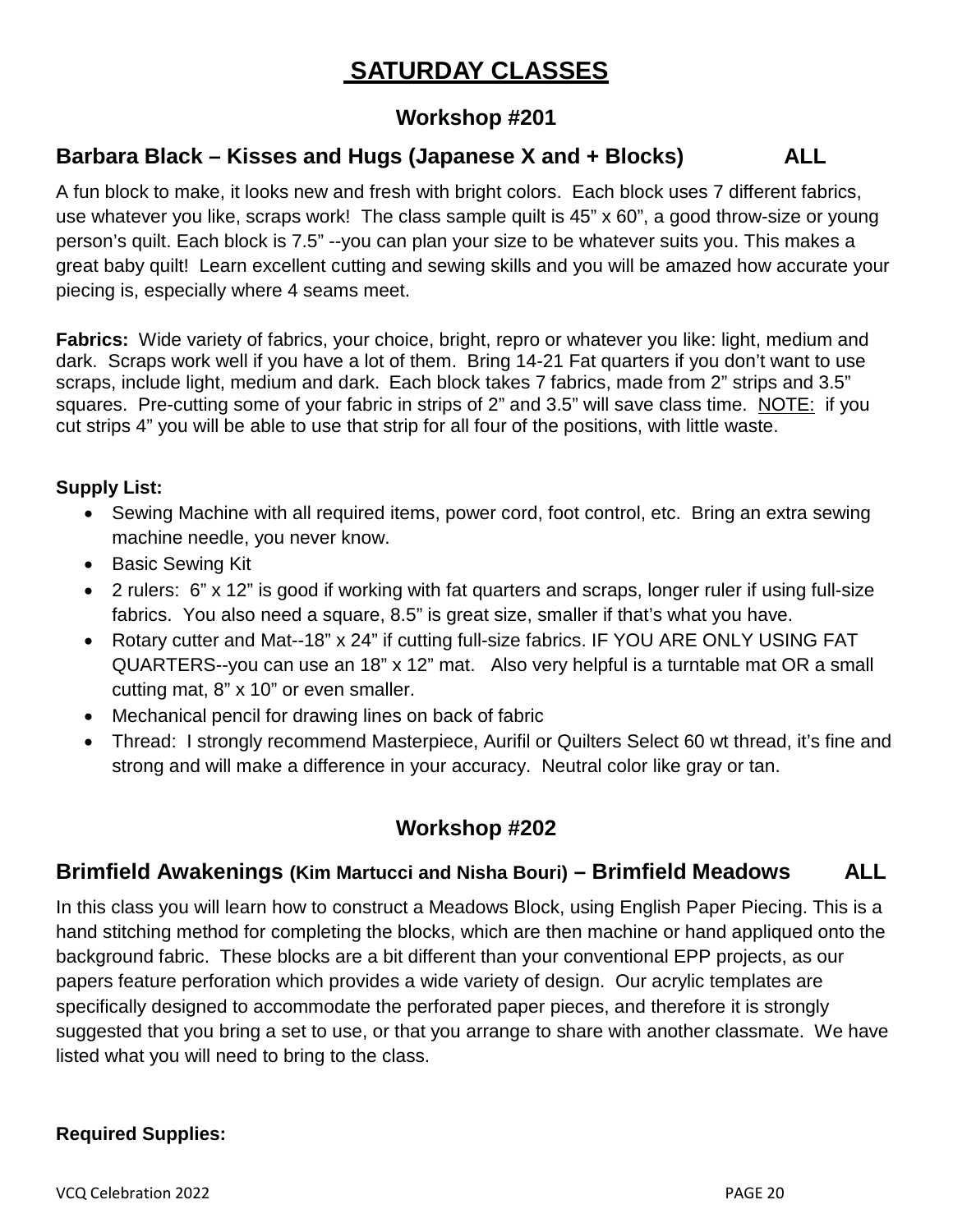- **Meadows Class Kit** (pattern and papers for 1 block) Price: \$21
- Glue Pen or Glue Stick
- Needles
- Thread: light and dark, or match to your fabric (80wt recommended)

(all supplies listed above are available for purchase from Brimfield Awakening)

- Scissors thread snips & fabric
- Pen and/or pencil (to trace templates onto fabric)

#### **Optional Supplies:**

- Meadows Acrylic Templates (either the regular or window acrylics Available for purchase from Brimfield Awakening at<https://brimfieldawakening.com/shop/page/3/>)
- Wonder Clips or Sew Tites
- Blue painter's tape
- Colored pencils (to sketch out a design on the coloring sheets)
- Needle Threader
- Thread Conditioner
- Fussy Cutting Mirror
- Thimble

#### **Fabric Requirements:**

Generally, we suggest bringing a combination of Fat Quarters and Fat Eighths for a block. We suggest pulling fabrics that play well together. Bring a wide assortment of your favorite! Fabrics with a pattern repeat or stripes often work well for fussy cutting. Because fussy cutting requires more fabric, we suggest bringing a larger cut of fabric.

We suggest bringing 5-10 FQs.

We have included the fabric sizes and quantities for 1 Brimfield Meadows Block:

Piece A: 2.5" x 3.5" (quantity: 8)

Piece B: 2" x 2.25" (quantity: 4)

Piece C: 2.25" x 2.25" (quantity: 4)

Piece D1: 3.5" x 3" (quantity: 8)

Piece D2: 4" x 3" (quantity: 8)

Piece D3: 3.5" x 3" (quantity: 8)

[OR, if you elect to leave piece D intact: 7" x 3" (quantity: 4)]

Piece E: 6"x4" (quantity: 4)

You will also need a 16"x16" square for your background. Fabric requirements for the whole quilt are available in the pattern.

**Note from teachers: Our templates are available with two seam allowance options: ¼" and 3/8". Both options are available for sale on our website. Our Window templates are also available with both seam allowance options. For EPP we recommend the 3/8" seam allowance.** The teachers will have any needed supplies available for sale in class, but you can also order online ahead of time and have the items delivered to you in class. If you choose this option, it's important to leave a note on your order that you want the items delivered in class. The shipping fee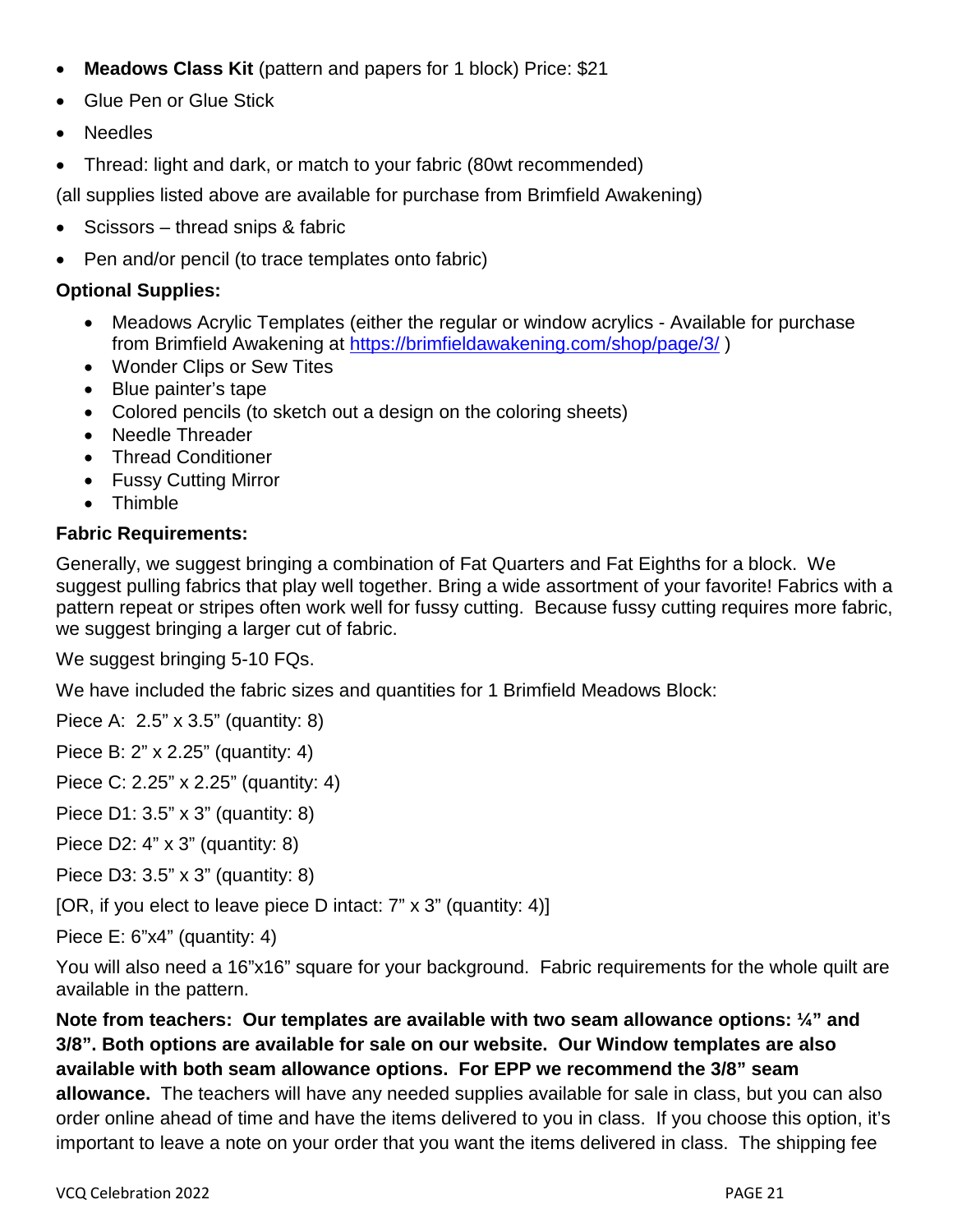will be refunded after the order is placed. If you have any questions, please contact us at **[brimfieldawakening@gmail.com](mailto:brimfieldawakening@gmail.com)** 

## **Workshop #203**

## **Gyleen Fitzgerald Glorified Nine Patch ALL**

Illusion at its best! But how do you get those curves? With straight lines of course. Go figure but it's just that simple. You take two relatively high contrasting colors, you alternate two pieced "quilter friendly" blocks then float segments into the border and just like that you're done! You will learn how to make pointy triangle segments with the Tri-Recs tool and how to artfully transition and color blend from one block to the next.

#### **Fabric requirements:**

- ~10 Fat Quarters for the feature fabric
- 2½ yards of background fabric

#### **Special Tools:**

- Tri-Recs Tool by Simplicity (There are several tools on the market very similar to this and any of them should work. Check your tools before you purchase, it is highly likely you have it - it has 2 pieces, a skinny and a wide).
- Angle Trim Plus Tool (\$20) [Angle Trim Tool -SKU 305 \(3dcartstores.com\)](https://colourfulstitches-com.3dcartstores.com/Angle-Trim-Tool-_p_74.html)
- Pattern (\$10) [Glorified Nine Patch Modern-SKU 259 \(3dcartstores.com\)](https://colourfulstitches-com.3dcartstores.com/Glorified-Nine-Patch--Modern_p_134.html) (Gyleen will have tools & patterns available for purchase in class if you want to save shipping.)

#### **General supplies:**

- Sewing machine with manual
- $\bullet$   $\frac{1}{4}$  foot without edge guide (if possible)
- (2) thread colors, one for the top and another in the bobbin and that is visible on the wrong side of fabric
- seam ripper
- thread snips
- rotary cutter, ruler and mat
- extension cord
- straight pins
- finger pressing tool
- batting or flannel to use as a design wall (optional).

**Gyleen's thoughts:** I used my collection of Reds and a white Damask tablecloth to make the workshop sample. Yes, a table cloth! All fiber living in my house is fair game for quiltmaking. No matter what you chose it will be stunning. Some ideas include using fabric to form a color wheel or a fabric collection. If you use a collection, consider adding in a few FQ from your stash for added spark.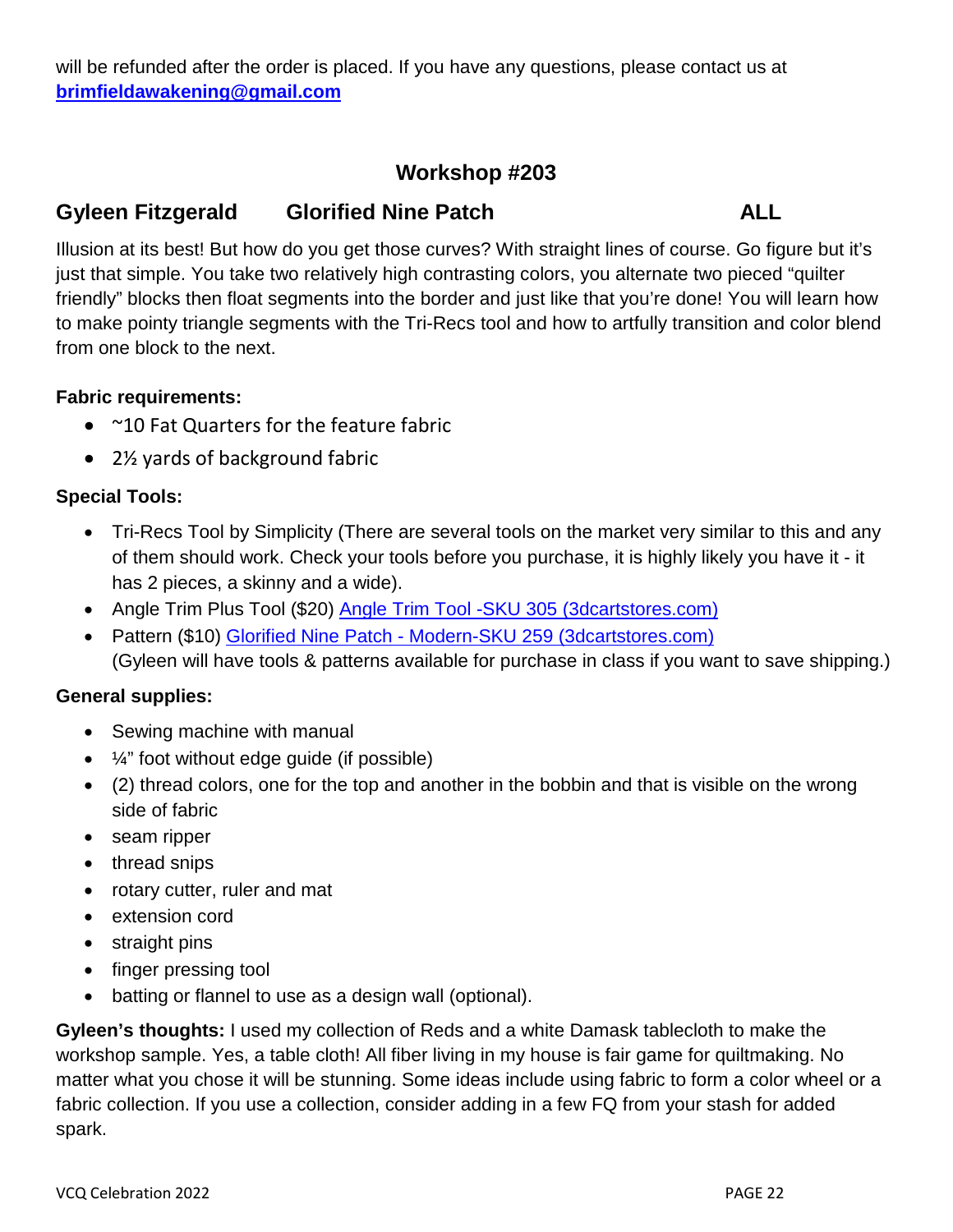## **Workshop #204**

## **Heather Kojan Carnival ALL**

A bold pieced background sets the tone for this modern take on a Dresden quilt. We'll construct strip sets and do some fussy cutting to make unique combinations of fabrics for our circles. 2 types of applique will be used to bring the quilt together.

**Kit fee:** \$20 includes pattern, Dresden ruler and 2 types of interfacing. **Supplies:** 

- 1 yard each of 5 different solids for background and circles (5 yards total)
- 1-yard print fabric for circles (small stripe, chevron or small-scale print)
- $\frac{1}{2}$  yard additional fabric for circles (white in sample)
- 4 yards backing fabric
- $\bullet$   $\frac{1}{2}$  yard binding fabric
- Batting at least 60" x 70" (not required in class)
- Monofilament thread (optional not required in class)

**Bonus Size: (62 1/2" x 75") If** you'd like to make Carnival in a larger size, make the following changes:

- $\bullet$  1  $\frac{1}{2}$  yards each of 5 solid fabrics
- $\bullet$  1  $\frac{1}{2}$  yards print fabric
- ½ yard additional fabric for circles (white in sample)
- $\bullet$   $\frac{3}{4}$  yard binding fabric
- 5 yards backing fabric
- Batting at least 75" x 85"

#### **Tools:**

- Sewing machine with all its parts & manual; BSK
- Rotary cutter with new blade
- 24" long ruler
- 12" ruler

## **Workshop #205**

## **Patty Murphy - Yes Ma'am ALL**

In this class you will learn how to make strip-pieced improv fabric without a foundation, how to cut and piece your improv fabric into Half-Square Triangles and arrange the pieces to make your quilt. You will learn how to accurately piece the Half-Square Triangles into squares, how to accurately measure borders, and how to insert a block into the border. The sample quilt was made entirely from batik scraps (except the borders). Please use any scraps you'd like for your quilt. This is a great quilt to use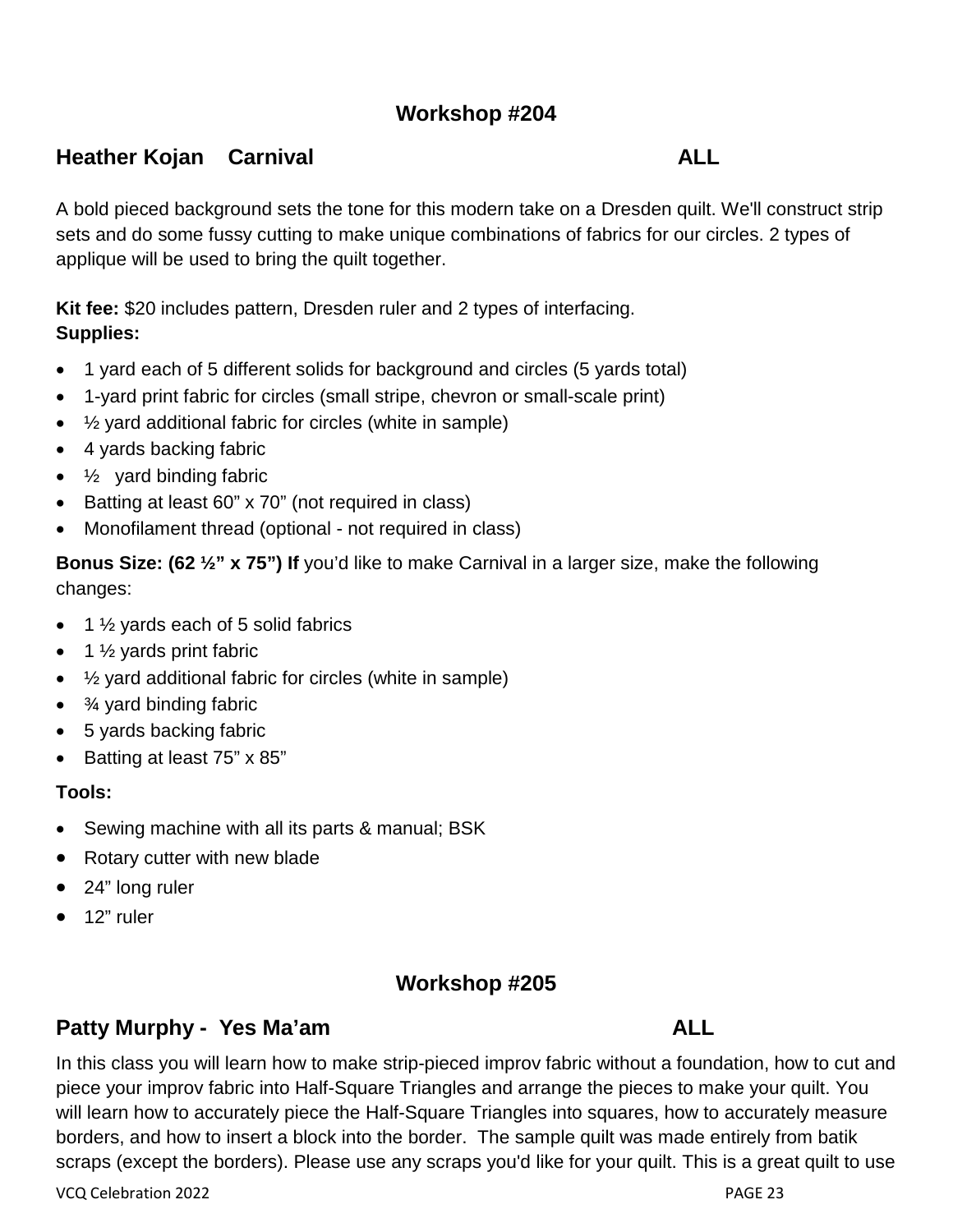oddly shaped scraps, leftover strips, and strips you cut from yardage. Consider the colors you want in your quilt and bring a good selection of scraps. I recommend bringing more than you think you'll need. It will be easier if you have each color scrap in a separate container - Ziploc bag, clear shoe box, etc. We will discuss color placement, too, so a wider variety of colors will make your improv piecing by color easier. Because each quilt top will be unique, border fabric requirements will differ. If you have some yardage you think you'd like to use for border and/or sashing, please bring it. You will need a minimum of 1 yard for the border and 1/3 yard for sashing, depending on the quilt you make and its finished size.

#### **Supplies:**

- 12 1/2" ruler and cutting mat
- Sewing machine and all its parts
- Basic sewing supplies
- Thread (neutral color for piecing)

#### **Fabric requirements:**

• 4-5 yards of scraps, your choice of colors

## **Workshop #206**

## **Suzi Parron – Barn Quilt Painted Block ALL**

You will begin with a pre-primed board and go through each step—drafting, taping, and painting, with careful attention to detail. I have plenty of patterns already drafted for you! The workshop lasts about 4-5 hours, including cleanup. You will leave with a finished quilt block, ready to hang. The finished product will be two-by-two feet and is the perfect size for mounting on smaller buildings. Note that we will be painting. It is not really messy, but there is some chance you will get paint on your clothing. Dress accordingly or bring an apron!

## **Supplies provided for Kit Fee of \$35 include:**

**~**Pre-primed 2 by 2-foot board. The priming is a two-day job, which is already done for you ~Suggested patterns ready to transfer (you may bring your own, but keep it simple— and be ready to draw it onto the board)

- ~Exterior latex paint
- ~Foam brushes
- ~ Knives for cutting tape

## **Supplies to Bring:**

**▪** Painter's tape--Green "Frog" brand is BY FAR the best, but blue Scotch tape will do. Narrower tape (about 1 inch) is preferred

- Yardstick or 24-inch ruler
- Pencil
- Blow dryer for every 3-4 people (extension cord could be helpful)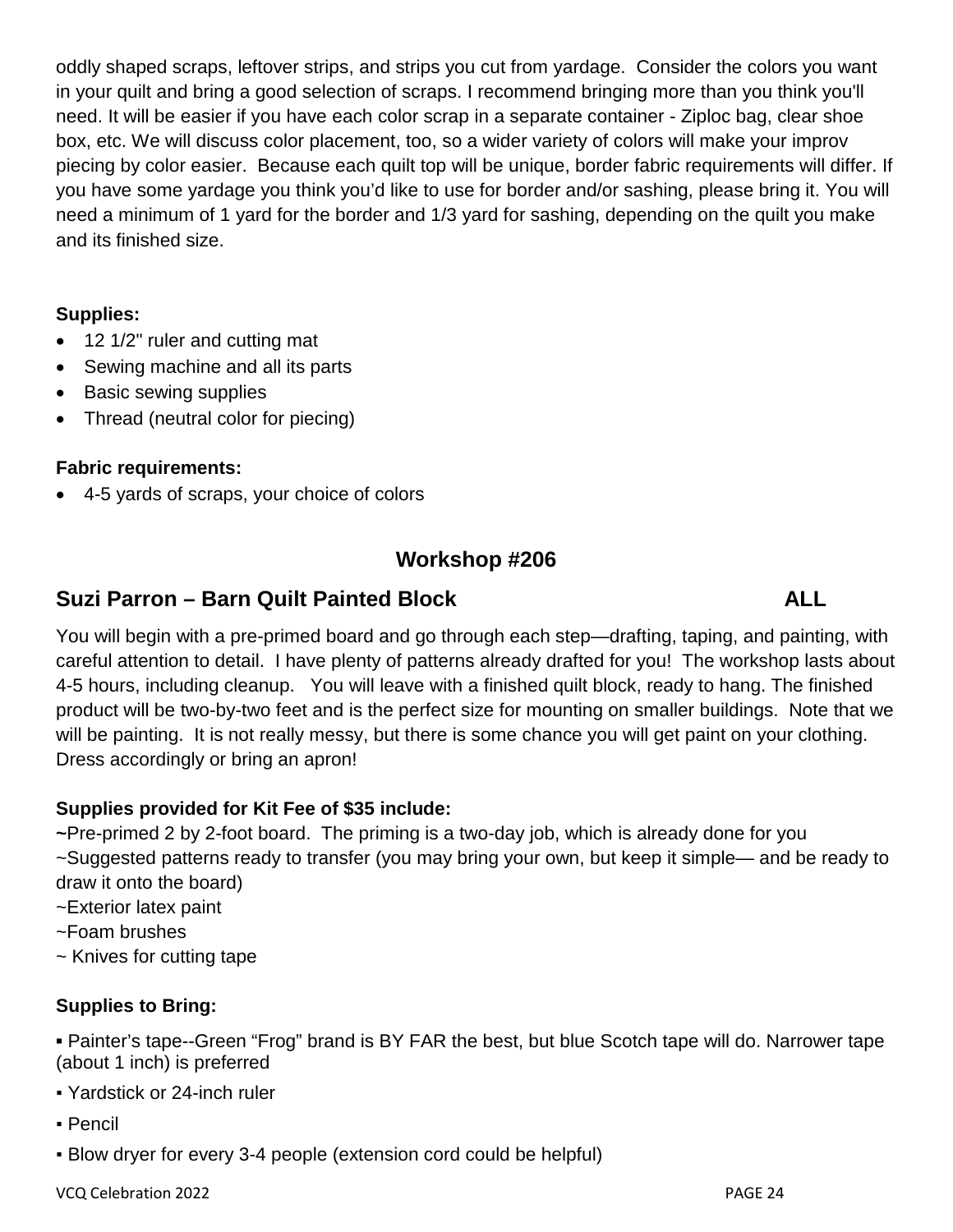## **Workshop #207**

## **Marisela Rumberg - Zentangle Art Quilt ALL**

The Zentangle Method is an easy-to-learn, relaxing and fun way to create beautiful images by drawing structured patterns. It is an empowering and uplifting experience. This creative process develops confidence and accomplishment, self-esteem, stress-reduction and well-being. Marisela is a Certified Zentangle Teacher (CZT) and in this workshop she will teach you how to translate the Zentangle Method into stitches to create Zentangle Art Quilts. (Some Free Motion Quilting experience is desirable but not required).

**\$15 Supply Fee** payable to the instructor includes: original Zentangle tools (paper tiles and pens), pattern for the quilt we are going to make, and an extra set of pens I use for the art quilt.

## **SUPPLY LIST:**

Sewing machine with:

- Free Motion Quilting Foot
- Walking Foot
- Quilting or Microtex Needles size 90/14
- Bobbins with 50 weight cotton thread. Black and White colors.
- 40 weight or thicker, polyester or rayon thread for the top. Black and White colors.

You must know how to operate your own sewing machine. (Some Free Motion Quilting experience is desirable but not required).

- 17"x15" White Solid Fabric (make sure it is not the white on white print kind) washed and ironed, with one layer of Ultra-Light Weight Fusible Interfacing ironed on the back (Pellon 44PKG8 or similar except French Fuse).
- HB pencil, eraser, paper scissors and school ruler
- Your sketchbook
- Freezer Paper
- Your quilting gloves
- Batting and fabric for the back of the quilt. I recommend a busy black print fabric for the back.
- Black and white polka dots fabric for the binding.

Optional but strongly recommended: Extension Table for your machine, Straight Stitch Plate and Supreme Slider. If you have any questions, email me or call me: Marisela@MariselaRumberg.com 703-587-4370

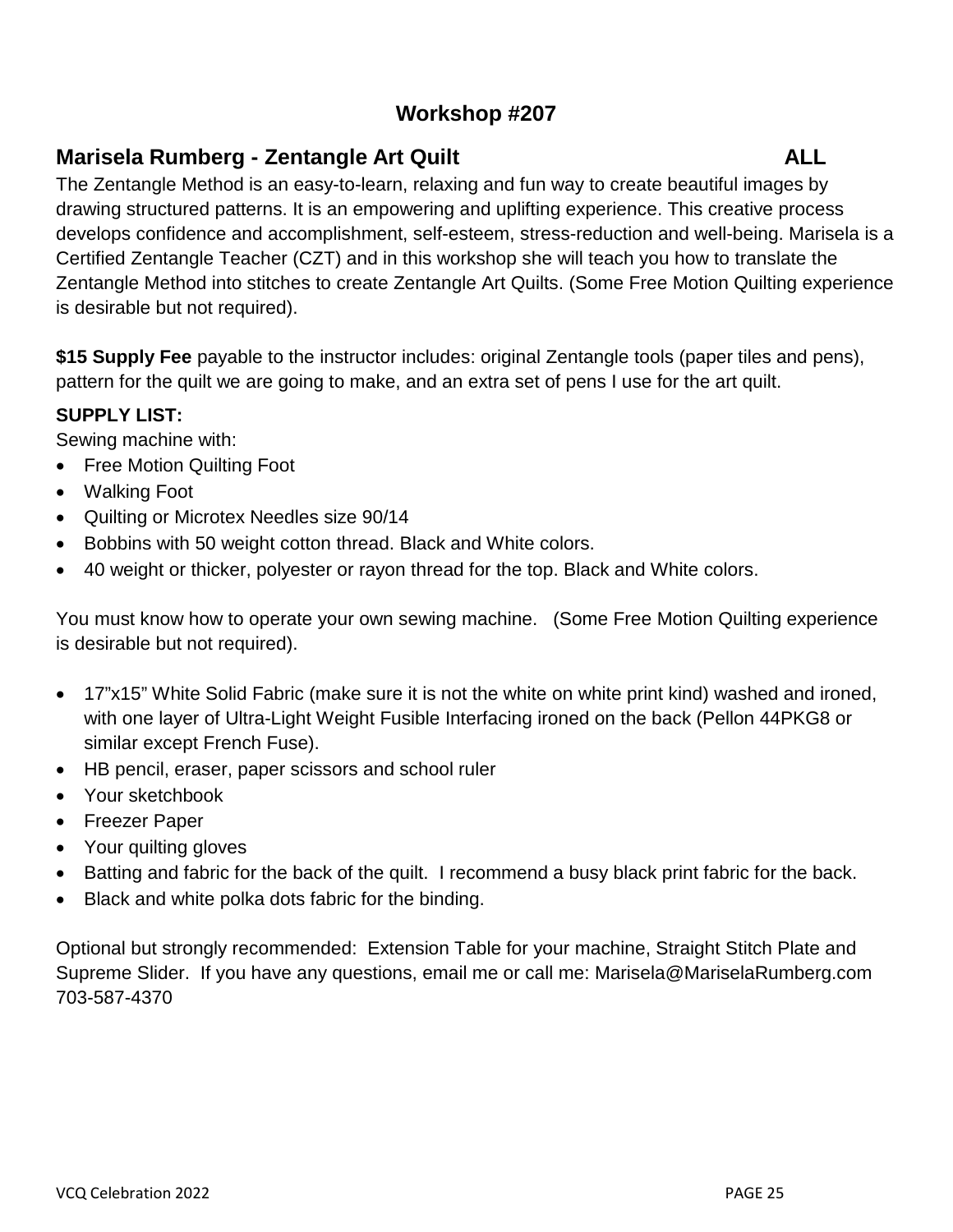## **Workshop #208**

## **Geraldine Wilkins – Power Curves ALL**

#### **One Ruler, Many Designs**

Learn several Serpentine ruler designs and techniques. Select a learned design, quilt a pre-printed quilt panel and make a pillow.

Kit fee: \$15

Kit includes:

• Ruler quilting pattern guide sheets

Optional Kit: \$20, includes:

• Two 12-inch preprinted panels with bonus ruler pattern design

Power Curves free-motion ruler quilting tools:

- Home sewing machine Clean, in good working order, capable of free-motion quilting
- Free-motion Ruler Foot, \$35– A ruler foot has a high collar and is 1/2-inch in diameter. If your machine manufacturer doesn't have one, there is an option to purchase a Westalee Design ruler foot<http://www.sewsteady.com/product/domestic-ruler-foot/?ref=373>
- Westalee Design Serpentine Ruler, \$25 Size S7-8 1/2" x 1" <https://www.sewsteady.com/product/westalee-design-serpentine/?ref=373>
- Westalee Design Stable Tape, \$10 5-pack [https://www.sewsteady.com/product/westalee](https://www.sewsteady.com/product/westalee-design-stable-tape/?ref=373)[design-stable-tape/?ref=373](https://www.sewsteady.com/product/westalee-design-stable-tape/?ref=373)
- Westalee Design Spacing Gauge, \$8 [https://www.sewsteady.com/product/westalee-design](https://www.sewsteady.com/product/westalee-design-spacing-gauge/?ref=373)[spacing-gauge/?ref=373](https://www.sewsteady.com/product/westalee-design-spacing-gauge/?ref=373)
- Sew Steady Glider, \$25 http://www.sewsteady.com/product/free-motion-glider/?ref=373
- Sewing Machine Extension Table free-motion quilting requires an extension table <http://www.sewsteady.com/product-category/sewing-tables-insets-inserts/?ref=373>
- Machingers Quilting Gloves, \$8 They help grip slippery ruler https://amzn.to/2XSyyJ9
- Quality Thread one spool of white thread 50wt, \*\*NOTE\*\* 60wt thread uses a 70/10, 50wt thread uses an 80/12 and 40wt thread uses a 90/14 needle
- Machine Needle Schmetz or Superior Threads Top Stitch needle or Schmetz mircotex sharp
- Marking/Cutting Ruler small to medium straight ruler for marking 1-inch to 2-inch intervals
- Fabric Marking Tool A fine point marker Clover Chaco liner or Dritz Chalk Wheel (white chalk)
- \*\*\*NOTE Some supplies will be available for purchase in class

Power Curves Preparation Instructions for Practice sandwiches:

Wash, starch and press all fabric. Make 12 practice quilt sandwiches to practice stitching designs. Baste with basting spray or use fusible batting. I like June Tailor's basting spray because a little is enough and it will not gum the needle. I like Quilters Dream fusible cotton and poly batting.